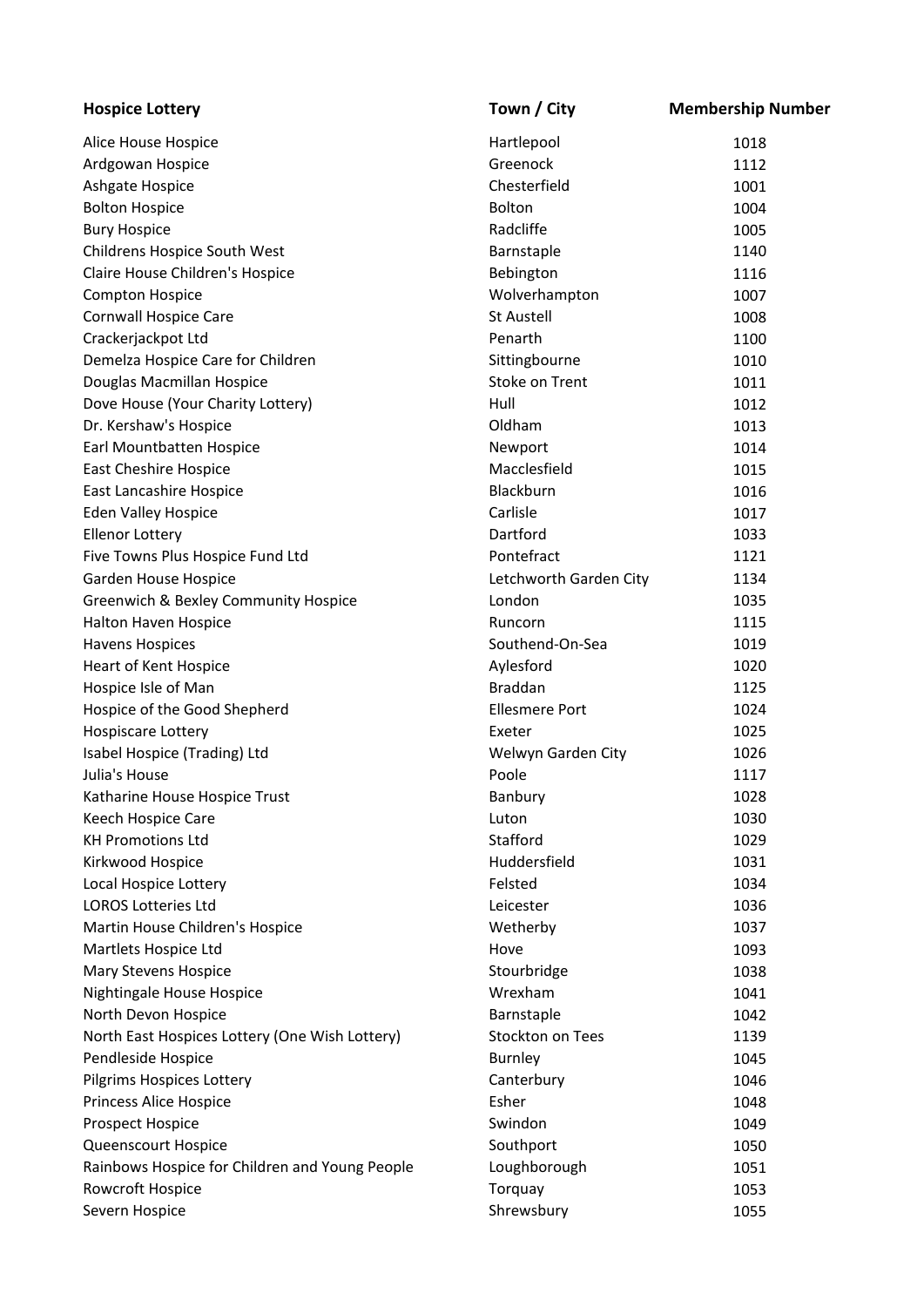| <b>Hospice Lottery</b>                 | Town / City            | <b>Membership Number</b> |
|----------------------------------------|------------------------|--------------------------|
| Southern Area Hospice Services         | Newry                  | 1058                     |
| Springhill Hospice Lottery             | Rochdale               | 1059                     |
| St Andrew's Hospice                    | Airdrie                | 1135                     |
| St Andrew's Hospice (Big Fish Lottery) | Grimsby                | 1060                     |
| St Ann's Hospice Trading Company       | Stockport              | 1061                     |
| St Barnabas Hospices Sussex Ltd        | Arundel                | 1063                     |
| <b>St Barnabas Promotions Ltd</b>      | Lincoln                | 1062                     |
| St Catherine's Hospice                 | Preston                | 1064                     |
| St Catherine's Hospice                 | Scarborough            | 1065                     |
| St Catherine's Hospice Lottery         | Crawley                | 1066                     |
| St Christopher's Hospice               | Sydenham               | 1128                     |
| St Clare Hospice                       | Hastingwood            | 1067                     |
| St Clare's Hospice                     | Jarrow                 | 1123                     |
| St David's Hospice Care                | Newport                | 1069                     |
| St David's Promotions Ltd              | Llandudno              | 1068                     |
| St Elizabeth Hospice                   | Ipswich                | 1070                     |
| <b>St Francis Hospice</b>              | Romford                | 1054                     |
| St Giles Hospice Lottery               | Lichfield              | 1072                     |
| St John's Hospice                      | Lancaster              | 1118                     |
| St Kentigern Hospice                   | St Asaph               | 1075                     |
| St Luke's Hospice                      | Plympton               | 1076                     |
| St Luke's Hospice                      | Sheffield              | 1077                     |
| St Luke's Hospice Harrow & Brent       | Harrow                 | 1113                     |
| St Luke's Hospice Promotions Limited   | Winsford               | 1078                     |
| St Margaret of Scotland Hospice        | Clydebank              | 1127                     |
| St Margaret's Hospice                  | Taunton                | 1079                     |
| St Mary's Hospice                      | Ulverston              | 1126                     |
| St Michael's Hospice                   | Basingstoke            | 1080                     |
| St Michael's Hospice                   | Harrogate              | 1081                     |
| St Michael's Hospice                   | Hereford               | 1082                     |
| St Michael's Hospice Lottery Ltd       | St. Leonards-on-Sea    | 1129                     |
| St Nicholas Hospice Care               | <b>Bury St Edmunds</b> | 1083                     |
| St Oswald's Hospice (Promotions Ltd)   | Newcastle Upon Tyne    | 1084                     |
| St Peter's Hospice                     | <b>Bristol</b>         | 1085                     |
| St Raphael's                           | Sutton                 | 1086                     |
| St Rocco's Hospice                     | Warrington             | 1114                     |
| <b>Teesside Hospice Trading Ltd</b>    | Middlesbrough          | 1089                     |
| <b>Thames Hospice</b>                  | Maidenhead             | 1131                     |
| The Children's Trust                   | Tadworth               | 1090                     |
| The Hospice Lottery Partnership Ltd    | <b>Tring</b>           | 1091                     |
| The Myton Hospices                     | Warwick                | 1039                     |
| The Norfolk Hospice (Tapping House)    | King's Lynn            | 1088                     |
| The Rowans Hospice                     | Waterlooville          | 1095                     |
| <b>TLC Lottery</b>                     | Birmingham             | 1096                     |
| <b>Treetops Hospice</b>                | Risley                 | 1097                     |
| <b>Trinity Hospice</b>                 | Blackpool              | 1098                     |
| <b>Tuckwell Chase Lottery</b>          | Farnham                | 1099                     |
| Wakefield Hospice                      | Wakefield              | 1101                     |
| Wessex Children's Hospice Trust        | <b>Sutton Scotney</b>  | 1040                     |
|                                        |                        |                          |
| <b>Weston Hospicecare</b>              | Weston-super-Mare      | 1102                     |